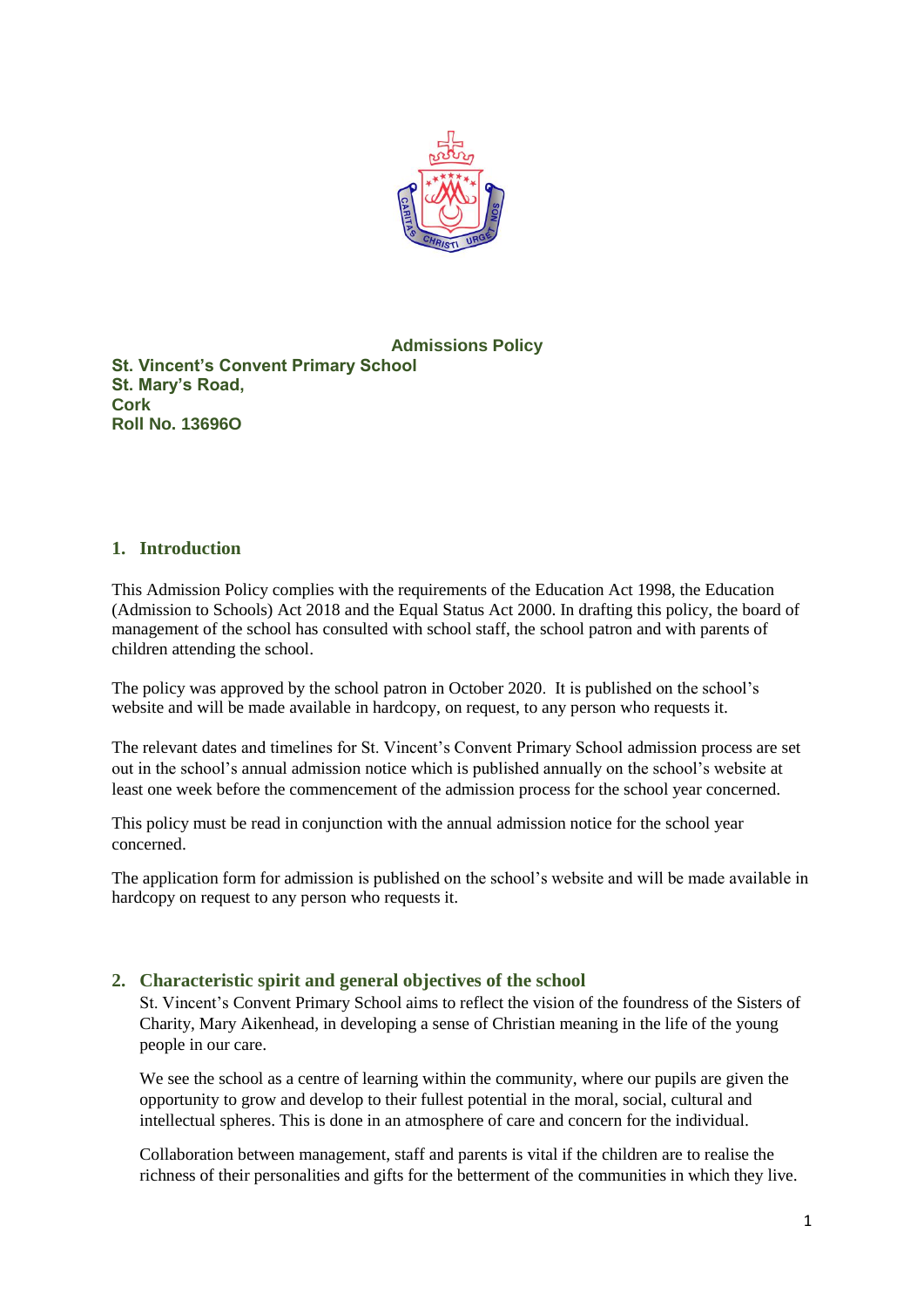## **3. Admission Statement**

St. Vincent's Convent Primary School will not discriminate in its admission of a student to the school on any of the following:

- (a) the gender ground of the student or the applicant in respect of the student concerned,
- (b) the civil status ground of the student or the applicant in respect of the student concerned,
- (c) the family status ground of the student or the applicant in respect of the student concerned,
- (d) the sexual orientation ground of the student or the applicant in respect of the student concerned,
- (e) the religion ground of the student or the applicant in respect of the student concerned,
- (f) the disability ground of the student or the applicant in respect of the student concerned,
- (g) the ground of race of the student or the applicant in respect of the student concerned,
- (h) the Traveller community ground of the student or the applicant in respect of the student concerned, or
- (i) the ground that the student or the applicant in respect of the student concerned has special educational needs

*As per section 61 (3) of the Education Act 1998, 'civil status ground', 'disability ground', 'discriminate', 'family status ground', 'gender ground', 'ground of race', 'religion ground', 'sexual orientation ground' and 'Traveller community ground' shall be construed in accordance with section 3 of the Equal Status Act 2000.*

From **September 2021 St. Vincent's Convent Primary School shall admit boys to 2nd class**. Over a period of five years the school will phase in co-educational classes through a year on year process and **become a fully co-educational vertical school** from Junior Infants to sixth class from September 2025. During this phase-in process, St. Vincent's Convent Primary School does not discriminate where it refuses to admit a boy applying for admission to this school to a class level not yet co-educational under the agreed terms of the change in status.

St. Vincent's Convent Primary School is a school whose objective is to provide education in an environment which promotes certain religious values and does not discriminate in relation to the admission of a student who has applied for a place in the school in accordance with section 7A of the Equal Status Act 2000.

St. Vincent's Convent Primary School is a school which has established a class, with the approval of the Minister for Education and Skills, which provides an education exclusively for students with a category or categories of special educational needs specified by the Minister and may refuse to admit to the class a student who does not have the category of needs specified.

## **4. Categories of Special Educational Needs catered for in the school/special class**

St. Vincent's Convent Primary School with the approval of the Minister for Education and Skills, has established a class to provide an education exclusively for students aged 3-5years who are eligible to attend an Early Intervention class for children with A.S.D.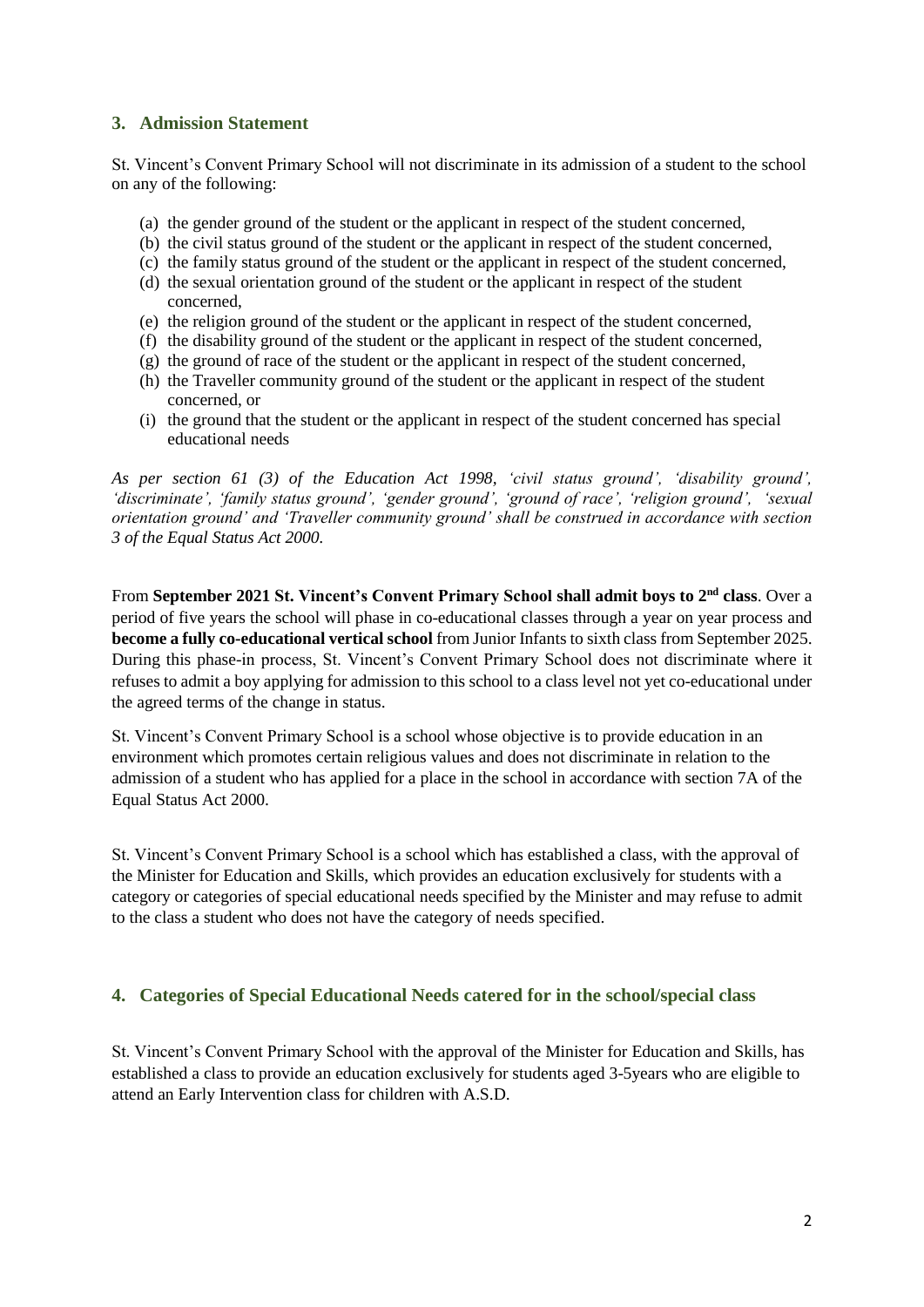## **5. Admission of Students**

This school shall admit each student seeking admission except where –

- a) the school is oversubscribed (please see [section 6](#page-2-0) below for further details)
- b) a parent of a student, when required by the principal in accordance with section 23(4) of the Education (Welfare) Act 2000, fails to confirm in writing that the code of behaviour of the school is acceptable to him or her and that he or she shall make all reasonable efforts to ensure compliance with such code by the student

From September 2021, St. Vincent's Convent Primary School provides education exclusively for boys and girls from Junior Infants to 2nd class and girls only from 3rd-6<sup>th</sup> class, until the phase in of coeducation classes is complete and may refuse to admit as a student a person who is not of the gender provided for by this school.

The special class attached to St. Vincent's Convent Primary School provides an education exclusively for students aged between 3yrs and 5yrs with a diagnosis of autism in accordance with either ICD X, DSM IV or DSM V. The school may refuse admission to this class, where the student concerned does not have the specified category of special educational needs provided for in this class or where there is no recommendation for a special class attached to a Primary School in their report.

## <span id="page-2-0"></span>**6. Oversubscription**

In the event that the school is oversubscribed, the school will, when deciding on applications for admission, apply the following selection criteria in the order listed below to those applications that are received within the timeline for receipt of applications as set out in the school's annual admission notice:

- **1.** Brothers & sisters (including step-siblings, resident at the same address) of children already or previously enrolled –priority to oldest
- **2.** Children living within the parish priority to oldest
- **3.** Children whose home address is closest to the school (as measured by a straight line on an OS map) if the child is normally resident outside the parish

In the event that there are two or more students tied for a place or places in any of the selection criteria categories above (the number of applicants exceeds the number of remaining places), the following arrangements will apply:

Priority will be given to the oldest child.

## **7. What will not be considered or taken into account**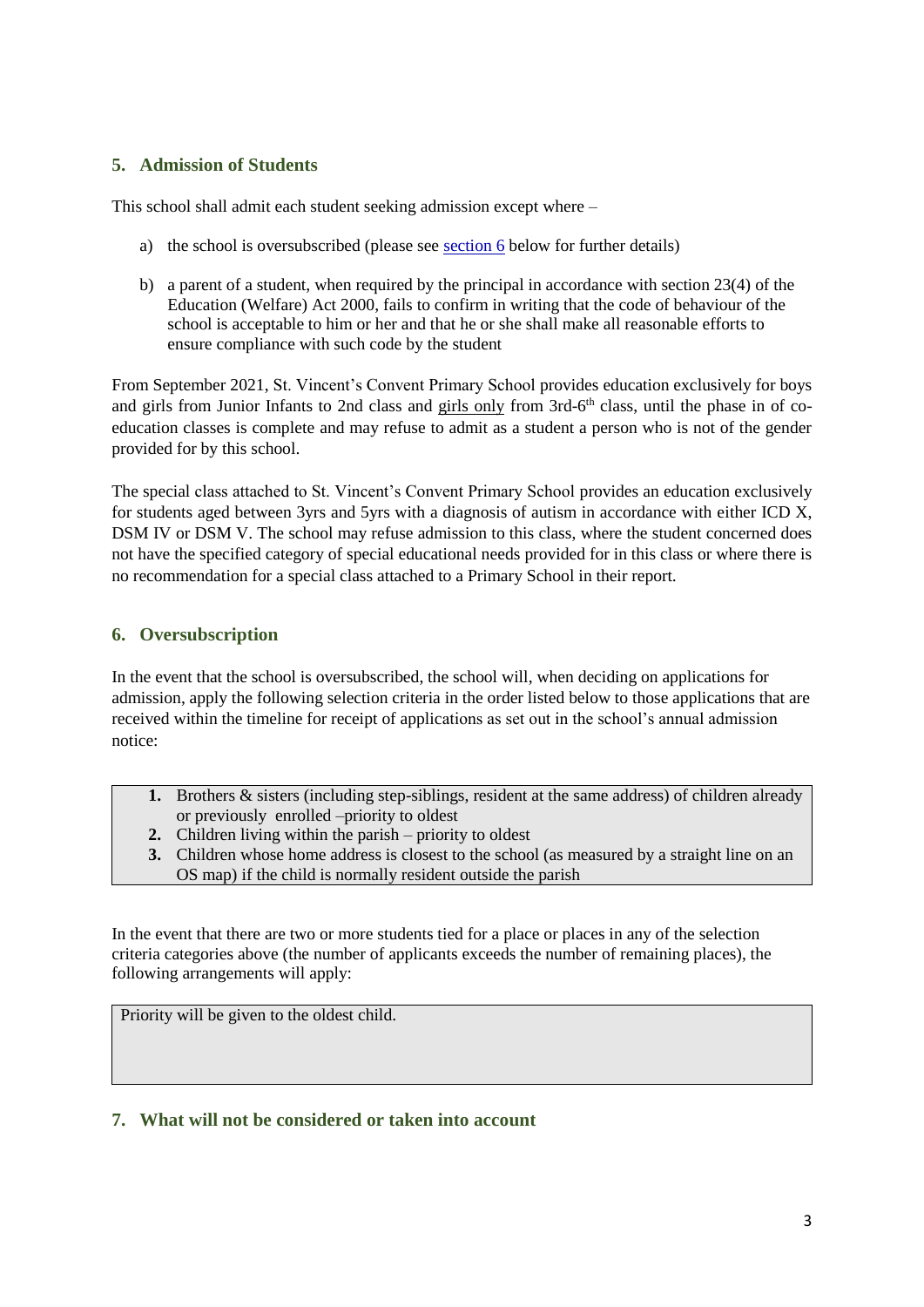In accordance with section  $62(7)(e)$  of the Education Act, the school will not consider or take into account any of the following in deciding on applications for admission or when placing a student on a waiting list for admission to the school:

- (a) a student's prior attendance at a pre-school or pre-school service.
- (b) the payment of fees or contributions (howsoever described) to the school;
- (c) a student's academic ability, skills or aptitude; (other than in relation to a special class insofar as it is necessary in order to ascertain whether or not the student has the category of special educational needs concerned)
- (d) the occupation, financial status, academic ability, skills or aptitude of a student's parents;
- (e) a requirement that a student, or his or her parents, attend an interview, open day or other meeting as a condition of admission;
- (f) a student's connection to the school by virtue of a member of his or her family attending or having previously attended the school other than those stated in section 6.
- (g) the date and time on which an application for admission was received by the school, This is subject to the application being received at any time during the period specified for receiving applications set out in the annual admission notice of the school for the school year concerned.

## **8. Decisions on applications**

All decisions on applications for admission to St. Vincent's Convent Primary School will be based on the following:

- Our school's admission policy
- The school's annual admission notice
- The information provided by the applicant in the school's official application form received during the period specified in our annual admission notice for receiving applications

(Please se[e section 15](#page-5-0) below in relation to applications received outside of the admissions period and [section 16](#page-5-1) below in relation to applications for places in years other than the intake group.)

Selection criteria that are not included in our school admission policy will not be used to make a decision on an application for a place in our school.

## **9. Notifying applicants of decisions**

Applicants will be informed in writing as to the decision of the school, within the timeline outlined in the annual admissions notice.

If a student is not offered a place in our school, the reasons why they were not offered a place will be communicated in writing to the applicant, including, where applicable, details of the student's ranking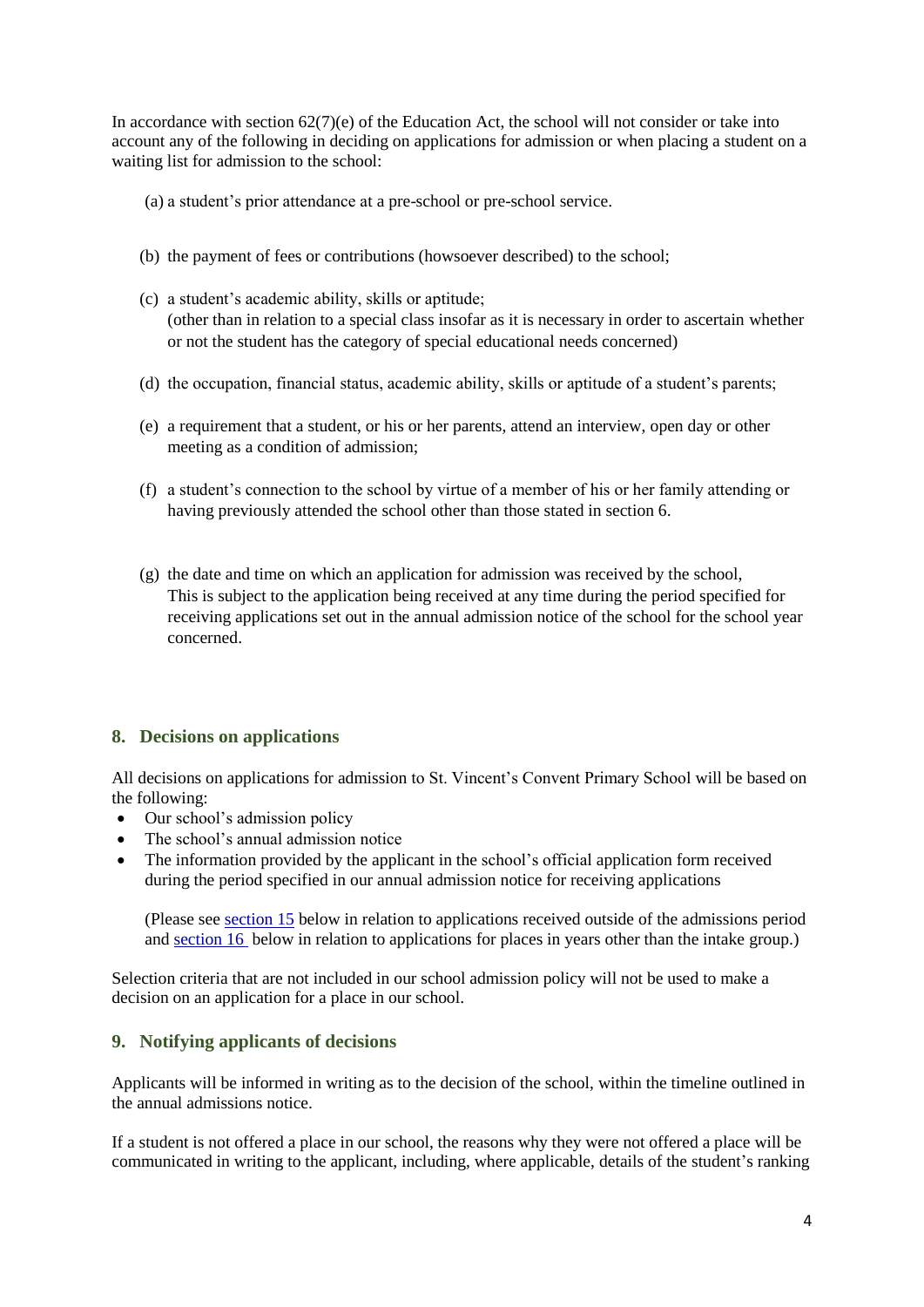against the selection criteria and details of the student's place on the waiting list for the school year concerned.

Applicants will be informed of the right to seek a review/right of appeal of the school's decision (see [section 18](#page-6-0) below for further details).

## <span id="page-4-0"></span>**10. Acceptance of an offer of a place by an applicant**

In accepting an offer of admission from St. Vincent's Convent Primary school, you must indicate—

(i) whether or not you have accepted an offer of admission for another school or schools. If you have accepted such an offer, you must also provide details of the offer or offers concerned and

(ii) whether or not you have applied for and awaiting confirmation of an offer of admission from another school or schools, and if so, you must provide details of the other school or schools concerned.

#### **11. Circumstances in which offers may not be made or may be withdrawn**

An offer of admission may not be made or may be withdrawn by St. Vincent's Convent Primary School where—

- (i) it is established that information contained in the application is false or misleading.
- (ii) an applicant fails to confirm acceptance of an offer of admission on or before the date set out in the annual admission notice of the school.
- (iii) the parent of a student, when required by the principal in accordance with section 23(4) of the Education (Welfare) Act 2000, fails to confirm in writing that the code of behaviour of the school is acceptable to him or her and that he or she shall make all reasonable efforts to ensure compliance with such code by the student; or
- (iv) an applicant has failed to comply with the requirements of 'acceptance of an offer' as set out in [section 10](#page-4-0) above.

## **12. Sharing of Data with other schools**

Applicants should be aware that section 66(6) of the Education (Admission to Schools) Act 2018 allows for the sharing of certain information between schools in order to facilitate the efficient admission of students.

## **13. Waiting list in the event of oversubscription**

In the event of there being more applications to the school year concerned than places available, a waiting list of students whose applications for admission to St. Vincent's Convent Primary School were unsuccessful due to the school being oversubscribed will be compiled and will remain valid for the school year in which admission is being sought.

Placement on the waiting list of St. Vincent's Convent Primary School is in the order of priority assigned to the students' applications after the school has applied the selection criteria in accordance with this admission policy.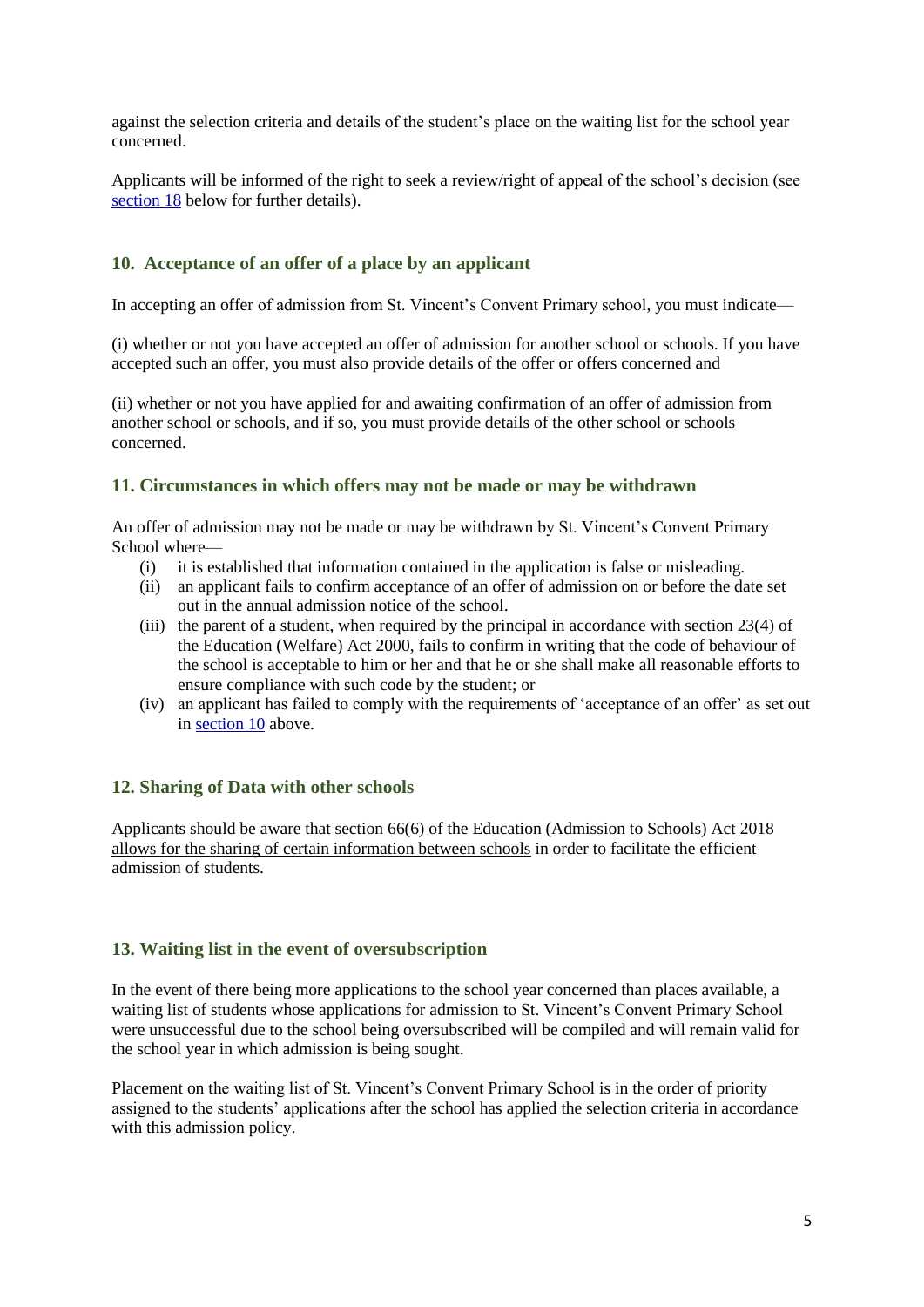Offers of any subsequent places that become available for and during the school year in relation to which admission is being sought will be made to those students on the waiting list, in accordance with the order of priority in relation to which the students have been placed on the list.

## **Late Applications**

All applications for admission received after the closing date as outlined in the annual admission notice will be considered and decided upon in accordance with our school's admissions policy, the Education Admissions to School Act 2018 and any regulations made under that Act.

## <span id="page-5-0"></span>**14. Procedures for admission of students to other years and during the school year**

The procedures of the school in relation to the admission of students who are not already admitted to the school to classes or years other than the school's intake group are as follows:

Pupils wishing to enrol in classes Snr. Infant to  $6<sup>th</sup>$  must apply in accordance with the normal procedures of all applicants

The procedures of the school in relation to the admission of students who are not already admitted to the school, after the commencement of the school year in which admission is sought, are as follows:

Pupils wishing to enrol in classes after the commencement of the school year must apply in accordance with the normal procedures of all applicants. Such applications will be assessed under the following headings:

- (a) The time of year of the application
- (b) The number of children already in the requested class

## <span id="page-5-1"></span>**15. Declaration in relation to the non-charging of fees**

The board of St. Vincent's Convent Primary School or any persons acting on its behalf will not charge fees for or seek payment or contributions (howsoever described) as a condition of-

- (a) an application for admission of a student to the school, or
- (b) admission or continued enrolment of a student in the school.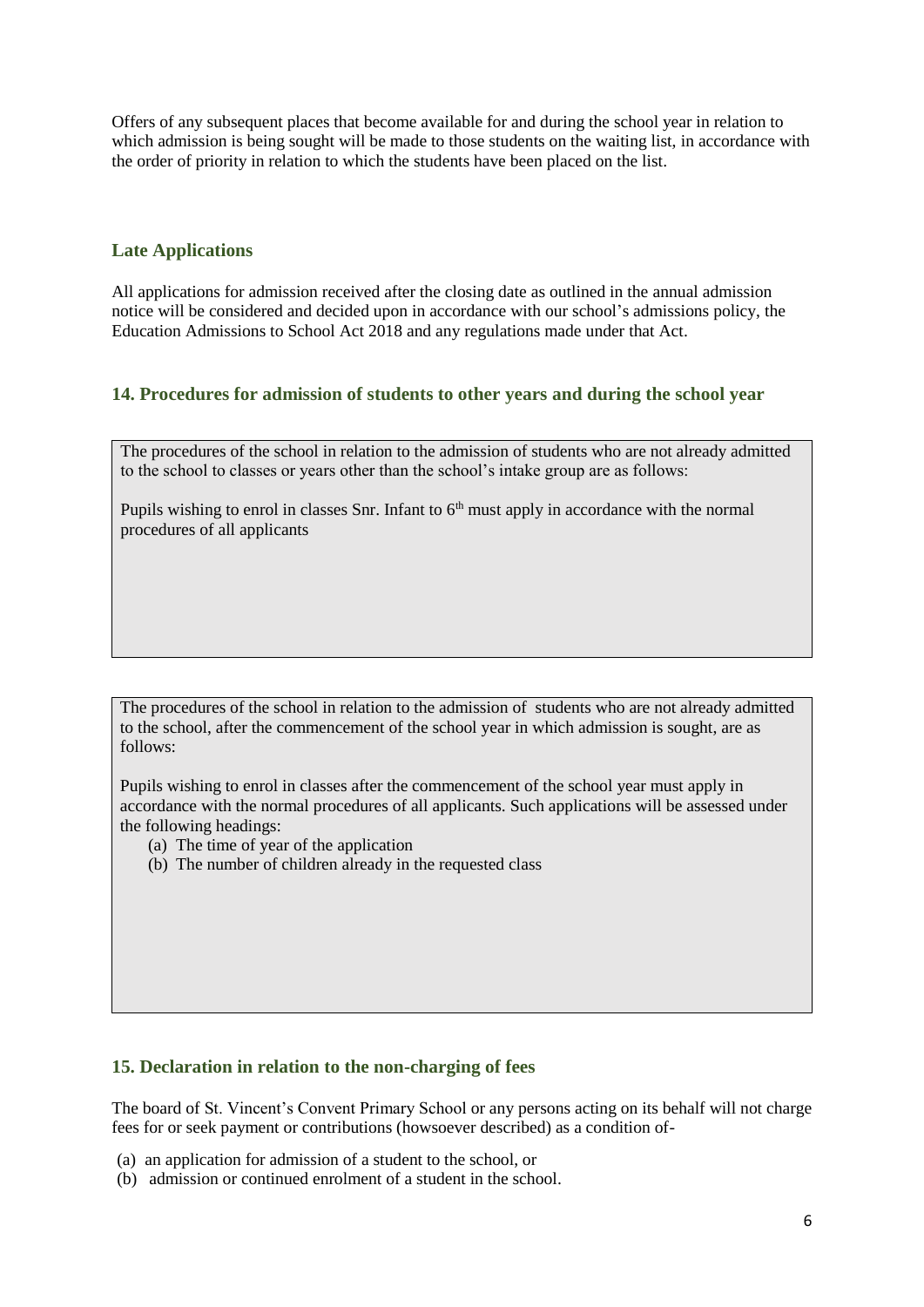# **16. Arrangements regarding students not attending religious instruction**

This section must be completed by schools that provide religious instruction to students.

The following are the school's arrangements for students, where the parents or in the case of a student who has reached the age of 18 years, the student, who has requested that the student attend the school without attending religious instruction in the school. These arrangements will not result in a reduction in the school day of such students:

Students may be assigned another task during religious instruction but will remain in the classroom for the purposes of supervision, health & safety.

## <span id="page-6-0"></span>**17. Reviews/appeals**

#### **Review of decisions by the board of Management**

The parent of the student, may request the board to review a decision to refuse admission. Such requests must be made in accordance with Section 29C of the Education Act 1998.

The timeline within which such a review must be requested and the other requirements applicable to such reviews are set out in the procedures determined by the Minister under section 29B of the Education Act 1998 which are published on the website of the Department of Education and Skills.

The board will conduct such reviews in accordance with the requirements of the procedures determined under Section 29B and with section 29C of the Education Act 1998.

**Note:** Where an applicant has been refused admission due to the school being oversubscribed, the applicant **must request a review,** within three weeks of that decision by the board of management prior to making an appeal under section 29 of the Education Act 1998.

Where an applicant has been refused admission due to a reason other than the school being oversubscribed, the applicant **may request a review** within three weeks of that decision by the board of management prior to making an appeal under section 29 of the Education Act 1998.

## **Right of appeal**

Under Section 29 of the Education Act 1998, the parent of the student, or in the case of a student who has reached the age of 18 years, the student, may appeal a decision of this school to refuse admission.

An appeal may be made under Section 29 (1)(c)(i) of the Education Act 1998 where the refusal to admit was due to the school being oversubscribed.

An appeal may be made under Section 29 (1)(c)(ii) of the Education Act 1998 where the refusal to admit was due a reason other than the school being oversubscribed.

Where an applicant has been refused admission due to the school being oversubscribed, the applicant **must request a review** within three weeks of that decision by the board of management **prior to making an appeal** under section 29 of the Education Act 1998.

Where an applicant has been refused admission due to a reason other than the school being oversubscribed, the applicant **may request a review** within three weeks of that decision by the board of management prior to making an appeal under section 29 of the Education Act 1998. (see Review of decisions by the Board of Management)

Appeals under Section 29 of the Education Act 1998 will be considered and determined by an independent appeals committee appointed by the Minister for Education and Skills.